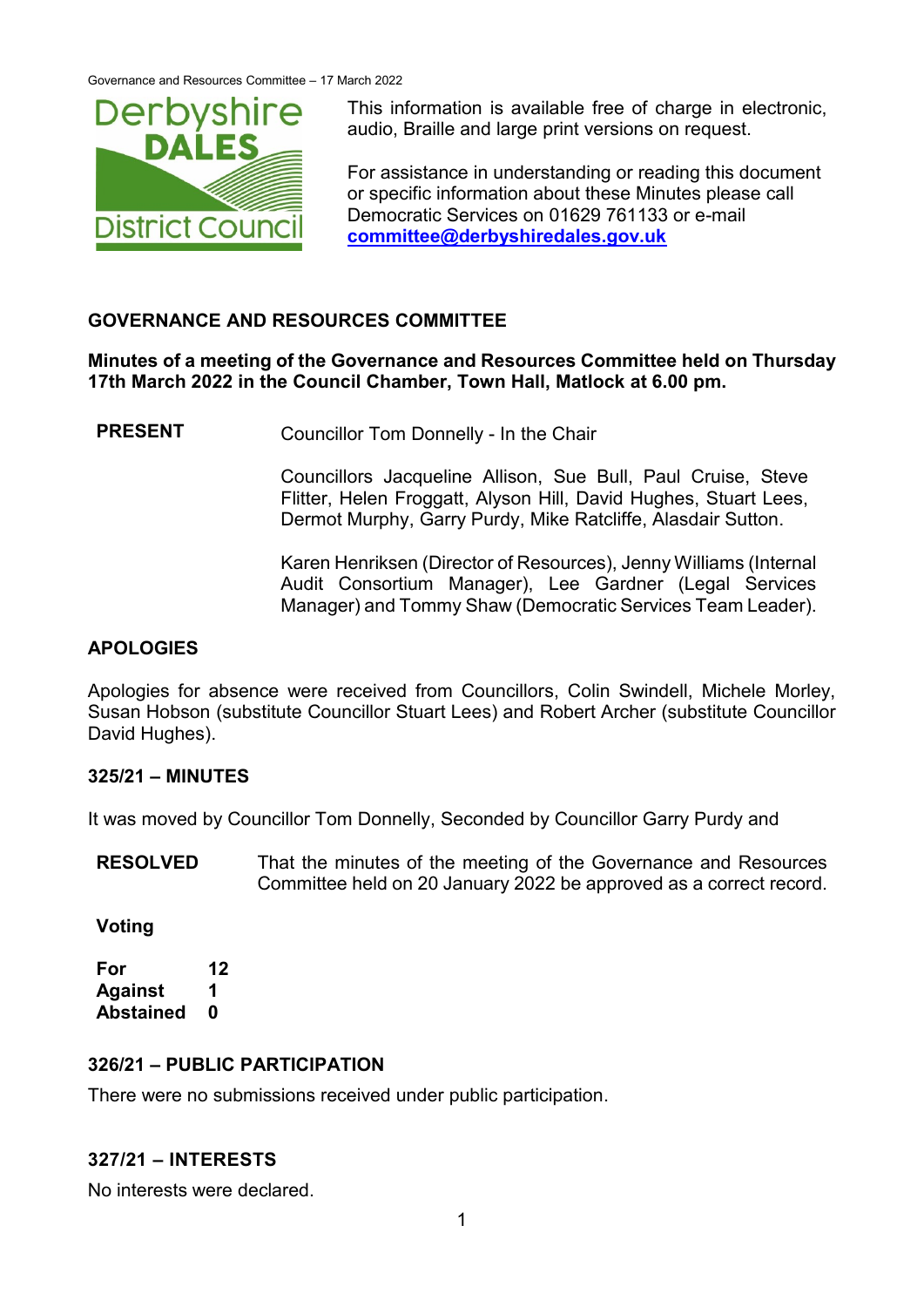## **328/21 – EXTERNAL AUDITOR'S ANNUAL REPORT FOR THE FINANCIAL YEAR ENDED 31 MARCH 2021**

The Director of Resources introduced a report presenting the External Auditor's Annual Report, which summarised the work that had been undertaken for the year which ended 31 March 2021.

The report informed the Committee that a high quality and cost effective external audit should provide reassurance that the Council's arrangements for financial management and its use of resources are satisfactory. It was stated that this should also minimise financial risks which, consequently, would minimise the risk of disruption to services and would support the achievement of many of the Council's aims and priorities.

The report also informed the Committee that the Council's external auditors, Mazars LLP, had issued their Annual Audit Report, which summarised the audit work completed in relation to the 2020/21 audit year. The Annual Audit Report for the year which ended 31 March 2021 was consistent with the Audit Completion Report presented to Committee on 18 November 2021, but had been updated with the outcome of the auditor's assessment on Value for Money arrangements. No significant weaknesses in arrangements were identified and there were no recommendations arising from the work.

It was moved by Councillor Garry Purdy, seconded by Councillor Steve Flitter and

**RESOLVED** (unanimously)

- 1. That the External Auditor's Annual Audit Report for the year ended 31 March 2021 be received.
- 2. That, subject to the approval of Public Sector Audit Appointments Limited, the additional audit fee of £4,308 be approved and that Council be requested to approve a supplementary revenue estimate of £8,500 for 2021/22 (in respect of work on the 2020/21 statements.

The Chairman declared the motion CARRIED.

# **329/21 – INTERNAL AUDIT 2022/23 OPERATIONAL PLAN**

The Internal Audit Consortium Manager introduced a report which asked the Committee to review and agree the proposed Internal Audit Operational Plan for 2022/23.

The report explained that the Audit Plan supported the Council's Corporate Plan values by reviewing service functions and testing and reporting on service quality, internal control, risk management and governance provisions, ensuring that the Council used public resources responsibly.

The report noted that a key requirement of the Public Sector Internal Audit Standards was that a periodic risk based plan should be prepared and should be sufficiently flexible to reflect the changing risks and priorities of the organisation. It was also detailed that the risk based plan should be fixed for a period of no longer than one year and should outline the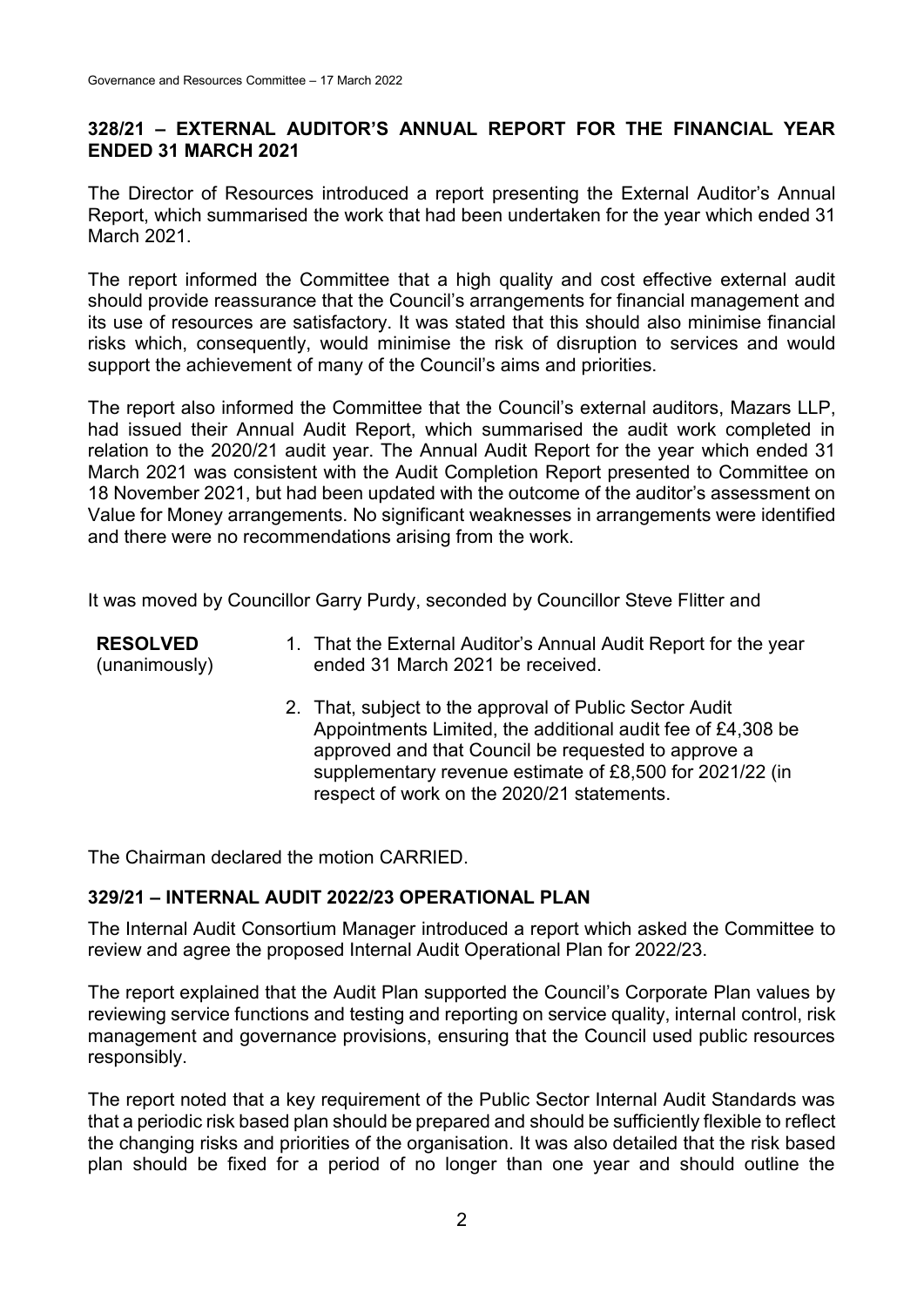Governance and Resources Committee – 17 March 2022

assignments to be carried out, their respective priorities and the estimated resources needed.

The report noted that the Public Sector Internal Audit Standards stated that the Head of Internal Audit must lead and direct an internal audit service that is resourced appropriately, sufficiently and effectively to be able to provide an opinion on adequacy and effectiveness of the organisation's framework of governance, risk management and control. It was also detailed that Members and the leadership team need regular assurance that the organisation has good governance and is effectively managing its risks.

It was detailed in the report that the internal audit section is now made up of a full time Senior Auditor and a full time Auditor with management support from the Head of the Internal Audit consortium.

It was moved by Councillor Garry Purdy, seconded by Councillor Paul Cruise and

**RESOLVED** (unanimously) 1. That the proposed internal audit plan for 2022/23 be agreed.

The Chairman declared the motion CARRIED.

Jenny Williams, Internal Audit Consortium Manager, left the meeting at 6:36pm

## **330/21 – ARREARS FOR WRITE OFF**

The Director of Resources introduced a report which provided information about debtor write offs.

The report noted that under regulation B7(a) of the Council's Financial Regulations, authority is delegated to the Director of Resources to write-off individual arrears up to £10,000. Under the scheme of officer delegation the Director of Resources also has authority to write off any arrears that have been caused by an officer error. The report indicated that, on this occasion, there were no debts over exceeding £10,000 for which authorisation to write-off is required from this Committee under regulation B7(b) of the financial regulations.

The report was the second of 2021/22 and covered arrears relating to council tax, nondomestic rates, housing benefit overpayments and sundry debts, as well as including council tax backdating cases approved by the Committee in July 2021.

The debts detailed in the report had been pursued through all appropriate methods of recovery open to the Council. The Revenues Debt Recovery Policy showed the approach taken for recovery of each type of debt. It was considered that any further action attempted at recovering the debts proposed for write off would be likely to incur additional expenses to the Council without the prospect of payment. As such, the debts had been recommended for write off.

The report noted that any debt would be reinstated where further information subsequently comes to light that allows further recovery action to be pursued.

It was moved by Councillor Sue Bull, seconded by Councillor Steve Flitter and